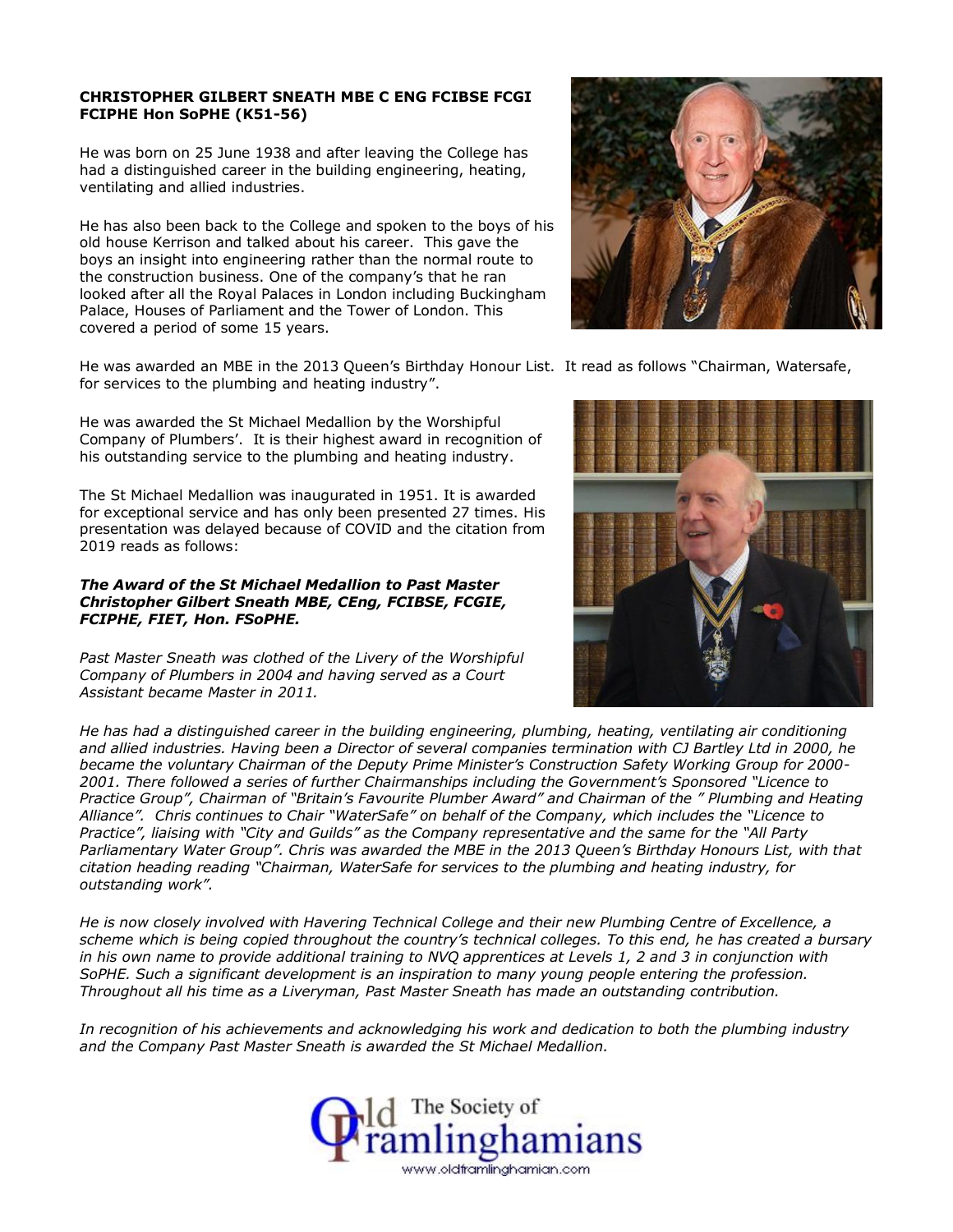A detailed description of his career is given below:-

#### **COMPANY**

- 1959 1961 Crane Ltd Technical Sales Engineer
- 1961 1968 GN Haden & Sons Ltd Building Engineering Services Engineer
- 1968 1992 Barrett & Wright Group 1971 1992 Managing Director

1983 - 1992 Group Managing Director

1968 - 1992 The City Plumbing & Heating Co Ltd. Director and Managing Director

Gratte Barrett & Wright Ltd. Joint Venture Director

- 1992 2000 AG Manly Group Ltd. Director
- 1994 2000 CJ Bartley Ltd. Director
- 1999 2001 BSC Consulting

# **ALLIED INDUSTRY SECTOR**

- 1976 Deputy Chairman District Heating Association
- 1978 1982 Member Small Firms Council CBI

 1993 - 1994 Assessor for Services Sector on Sir Michael Latham's Government Review of the Construction Industry

 1993 - 1994 Chairman Working Group 3. Construction Industry Board Implementation process. Code of Practice for the Selection of Sub-Contractors. Also Code of Practice for Selection of Main Contractors.

- 1998 2001 Joint Head of BSRIA Research Programme "The Uptake of Productivity Improvements"
- 1999 2001 Deputy Chairman Construction Board
- 2000 2001 Chairman, Deputy Prime Ministers Construction Safety Working Group
- 2003 2004 Strategic Forum Implementation Group
- 1999 2001 Chairman QSP and Sector Advisory Group for Construction
- 2003 2004 Chairman Government Sponsored"Licence to Practice" Steering Group"
- 2003 2005 Chairman "Britain's Favourite Plumber Award" Also 2017 and 2018.
- 1999 2008 Chairman Plumbing & Heating Industry Alliance
- 2008 Chairman, WaterSafe Board

## **HEATING AND VENTILATING CONTRACTORS ASSOCIATION**

1979 - 1982 Chairman, London Region